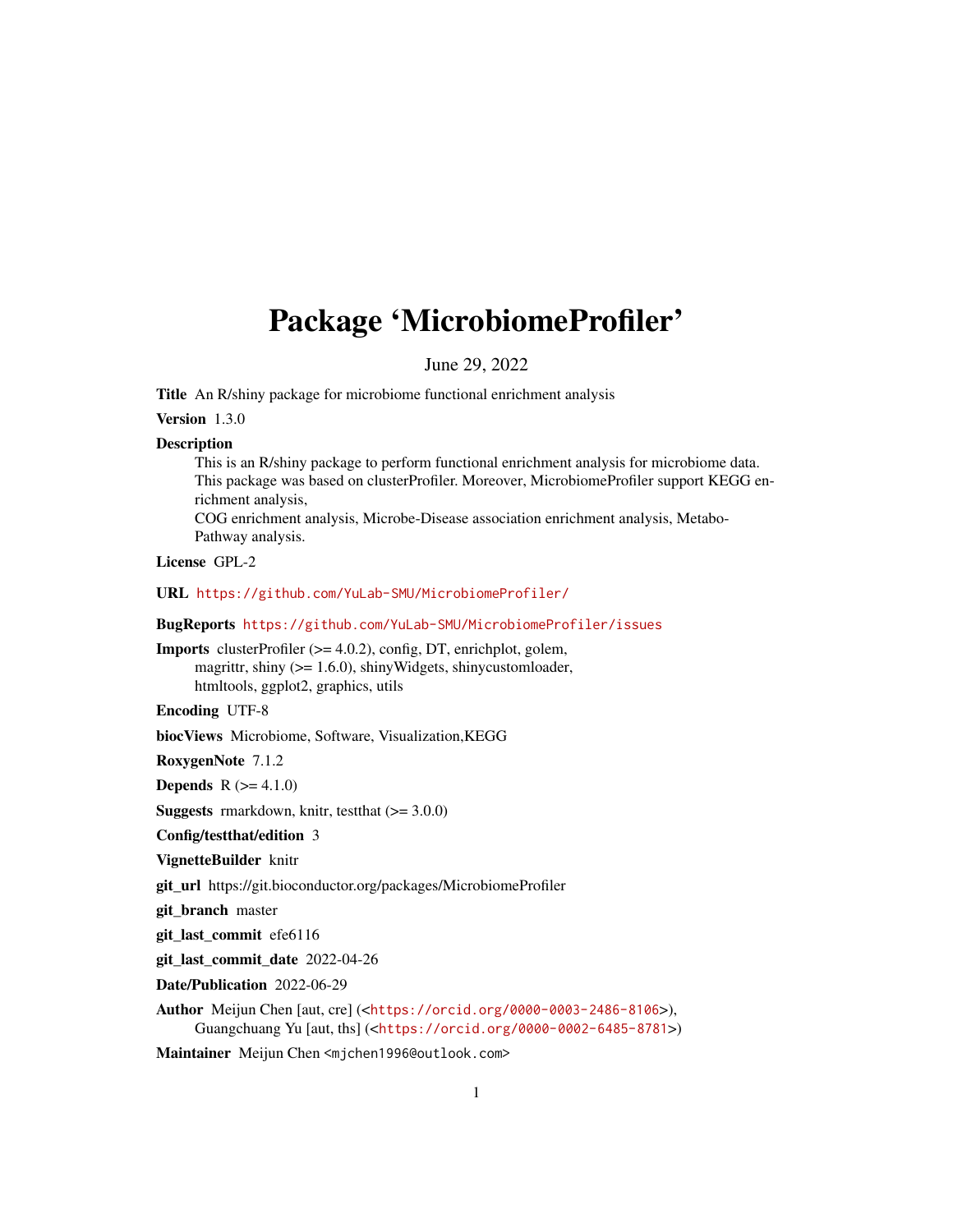### <span id="page-1-0"></span>R topics documented:

| Index | 12 |
|-------|----|

MicrobiomeProfiler-package

*Functional enrichment analysis for microbiome data*

#### Description

The package implements an shiny application for functional enrichment analysis and visualiztion of microbiome studies.

bitr\_smpdb *convert metabolite IDs*

#### Description

You can choose one id type as input and convert to other id type

#### Usage

```
bitr_smpdb(mbid, from_Type, to_Type)
```
#### Arguments

| mbid      | query vector of metabolite ids |
|-----------|--------------------------------|
| from_Type | input id type, character       |
| to_Type   | output id type, character      |

#### Value

a dataframe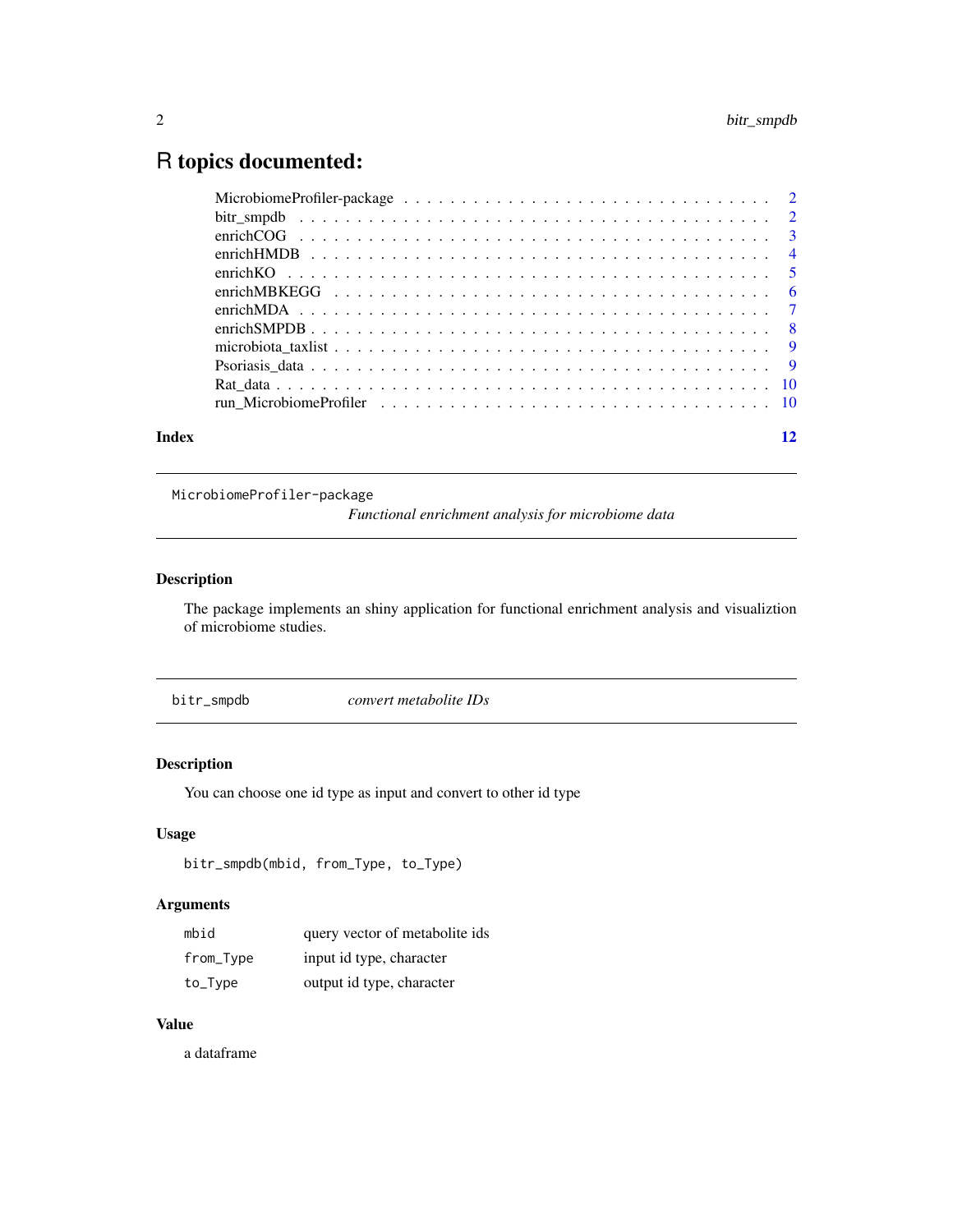#### <span id="page-2-0"></span>enrichCOG 3

#### Examples

```
bitr_smpdb(c("HMDB0000538","HMDB0000161","HMDB0000045"),
from_Type = "HMDB.ID",to_Type = "ChEBI.ID")
```
#### enrichCOG *COG enrichment analysis for microbiome data*

#### Description

COG enrichment analysis for microbiome data

#### Usage

```
enrichCOG(
  gene,
 pvalueCutoff = 0.05,
 pAdjustMethod = "BH",
 universe,
 minGSSize = 10,
 maxGSSize = 500,
 qvalueCutoff = 0.2
)
```
#### Arguments

| gene          | a vector of COG ids.                                                          |
|---------------|-------------------------------------------------------------------------------|
| pvalueCutoff  | adjusted pvalue cutoff on enrichment tests to report.                         |
| pAdjustMethod | one of "holm", "hochberg", "hommel", "bonferroni", "BH", "BY", "fdr", "none". |
| universe      | universe background genes. If missing, use the all COGs.                      |
| minGSSize     | minimal size of genes annotated by KEGG term for testing.                     |
| maxGSSize     | maximal size of genes annotated for testing.                                  |
| qvalueCutoff  | qualue cutoff on enrichment tests to report.                                  |

#### Value

A enrichResult instance.

```
data(Psoriasis_data)
cog <- enrichCOG(Psoriasis_data)
```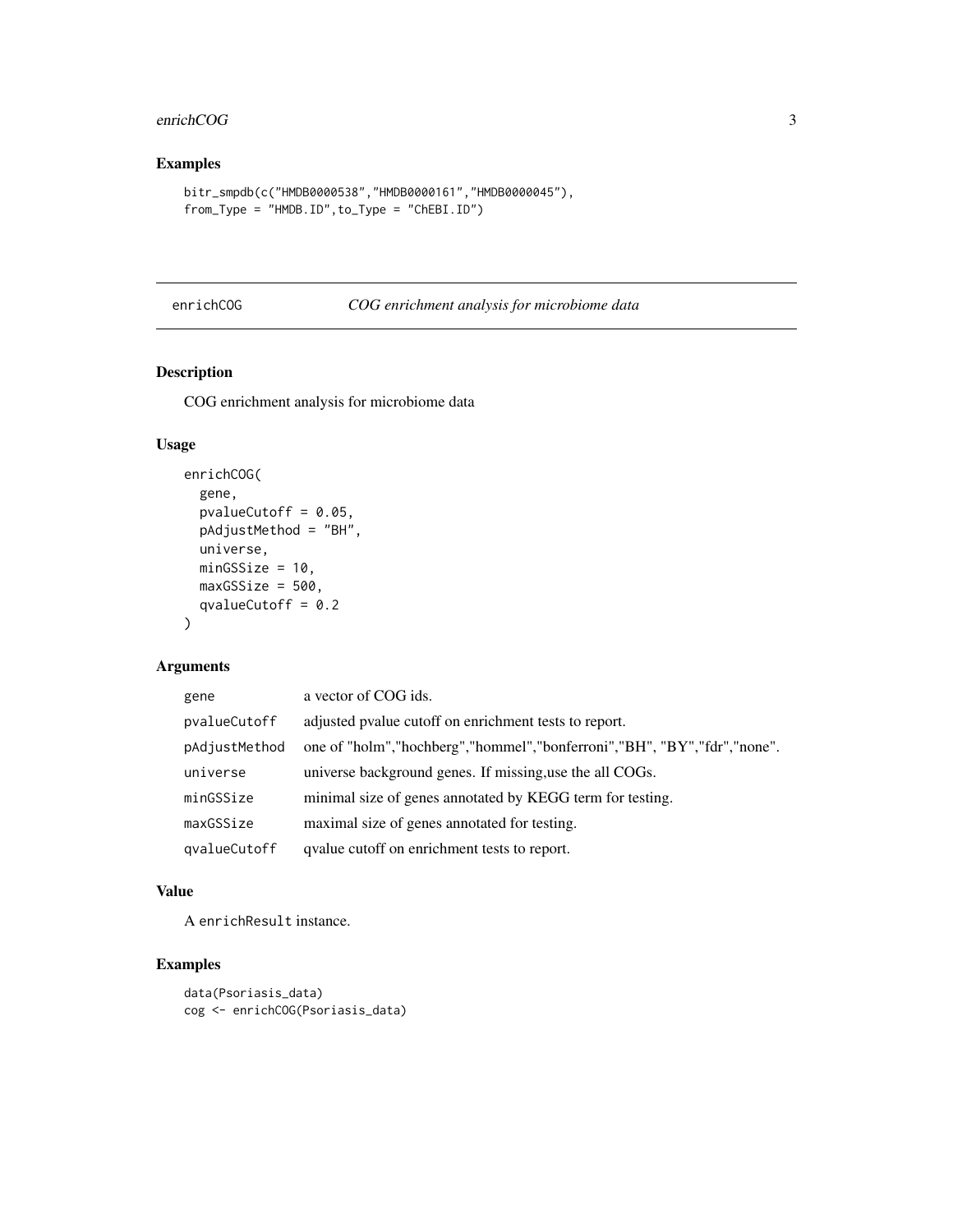<span id="page-3-0"></span>

Metabolism enrichment analysis for microbiome data

#### Usage

```
enrichHMDB(
  metabo_list,
 pvalueCutoff = 0.05,
 pAdjustMethod = "BH",
 universe,
 minGSSize = 10,
 maxGSSize = 500,
  qvalueCutoff = 0.2\mathcal{L}
```
#### Arguments

| metabo_list   | a vector of metabolites in HMDB.ID                                            |
|---------------|-------------------------------------------------------------------------------|
| pvalueCutoff  | adjusted pvalue cutoff on enrichment tests to report.                         |
| pAdjustMethod | one of "holm", "hochberg", "hommel", "bonferroni", "BH", "BY", "fdr", "none". |
| universe      | universe background genes. If missing, use HMDB db.                           |
| minGSSize     | minimal size of genes annotated by KEGG term for testing.                     |
| maxGSSize     | maximal size of genes annotated for testing.                                  |
| qvalueCutoff  | qualue cutoff on enrichment tests to report.                                  |

#### Value

A enrichResult instance.

```
x1 <- bitr_smpdb(c("PW_C000164","PW_C000078","PW_C000040"),
from_Type = "Metabolite.ID",to_Type = "HMDB.ID")
x2 <- enrichHMDB(x1$HMDB.ID)
```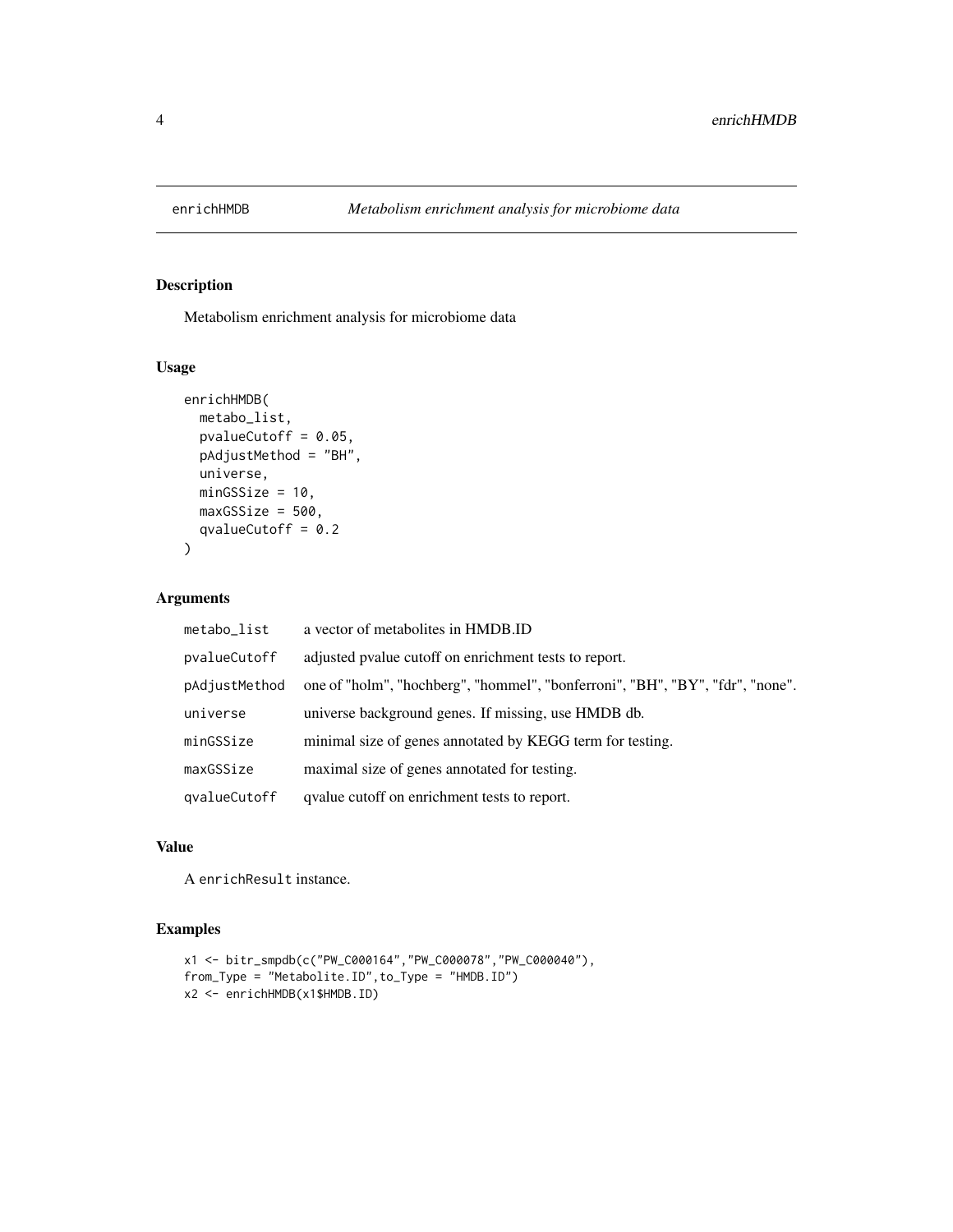<span id="page-4-0"></span>

KO enrichment for microbiome data

#### Usage

```
enrichKO(
  gene,
 pvalueCutoff = 0.05,
 pAdjustMethod = "BH",
 universe,
 minGSSize = 10,
 maxGSSize = 500,
  qvalueCutoff = 0.2\mathcal{L}
```
#### Arguments

| gene          | a vector of K gene id (e.g. K00001).                                          |
|---------------|-------------------------------------------------------------------------------|
| pvalueCutoff  | adjusted pyalue cutoff on enrichment tests to report.                         |
| pAdjustMethod | one of "holm", "hochberg", "hommel", "bonferroni", "BH", "BY", "fdr", "none". |
| universe      | universe background genes. If missing, use all K genes.                       |
| minGSSize     | minimal size of genes annotated by KEGG term for testing.                     |
| maxGSSize     | maximal size of genes annotated for testing.                                  |
| qvalueCutoff  | qualue cutoff on enrichment tests to report.                                  |

#### Value

A enrichResult instance.

```
data(Rat_data)
ko <- enrichKO(Rat_data)
head(ko)
```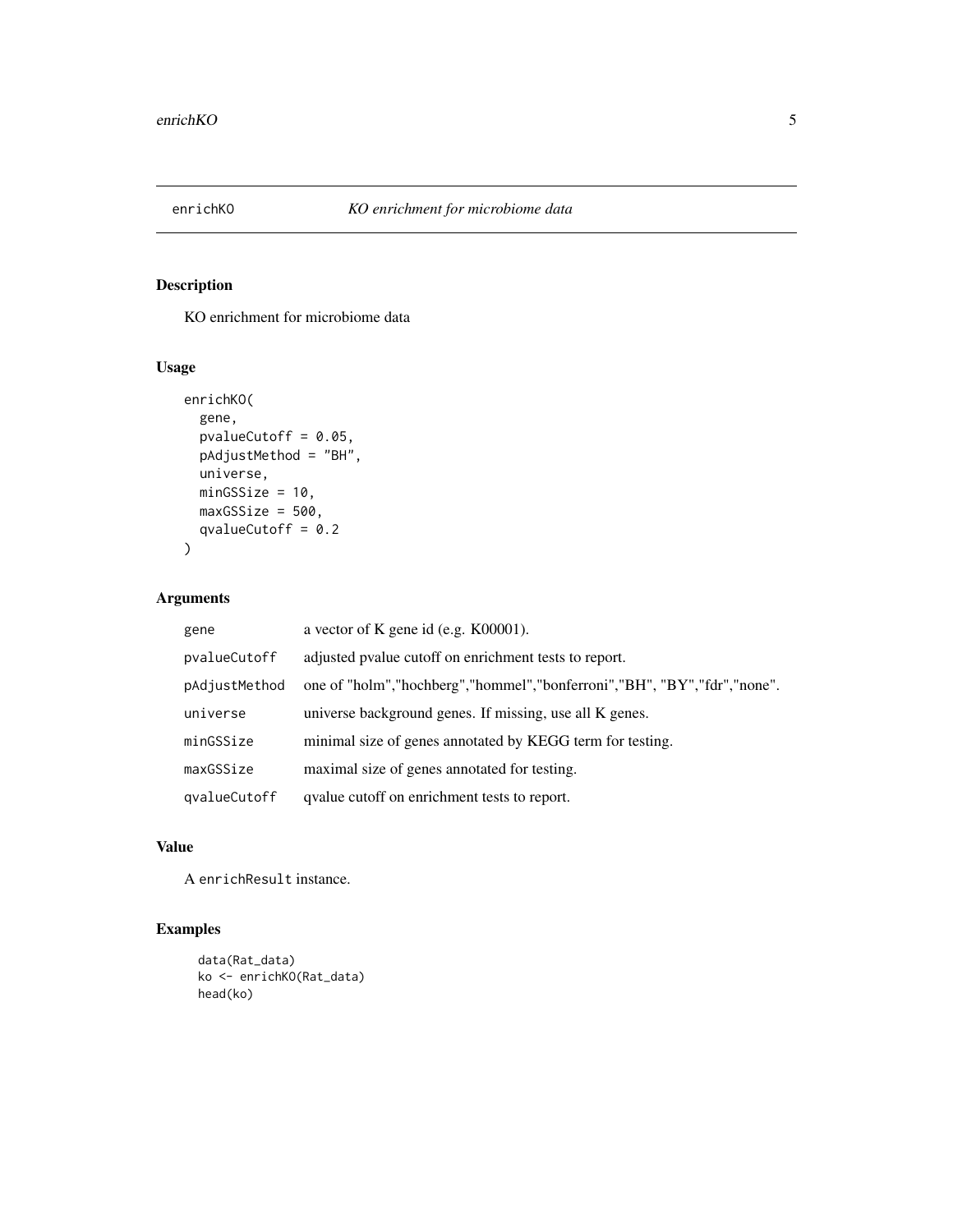<span id="page-5-0"></span>

Metabolism enrichment analysis for microbiome data

#### Usage

```
enrichMBKEGG(
 metabo_list,
 pvalueCutoff = 0.05,
 pAdjustMethod = "BH",
 universe,
 minGSSize = 10,
 maxGSsize = 500,
  qvalueCutoff = 0.2
)
```
#### Arguments

| metabo_list   | a vector of metabolites in KEGG.ID                                            |
|---------------|-------------------------------------------------------------------------------|
| pvalueCutoff  | adjusted pvalue cutoff on enrichment tests to report.                         |
| pAdjustMethod | one of "holm", "hochberg", "hommel", "bonferroni", "BH", "BY", "fdr", "none". |
| universe      | universe background genes. If missing, use KEGG as default.                   |
| minGSSize     | minimal size of genes annotated by KEGG term for testing.                     |
| maxGSSize     | maximal size of genes annotated for testing.                                  |
| qvalueCutoff  | qvalue cutoff on enrichment tests to report.                                  |

#### Value

A enrichResult instance.

```
mblist3 <- bitr_smpdb(c("PW_C000164","PW_C000078","PW_C000040"),
from_Type = "Metabolite.ID",to_Type = "KEGG.ID")
mb3 <- enrichMBKEGG(mblist3$KEGG.ID)
head(mb3)
```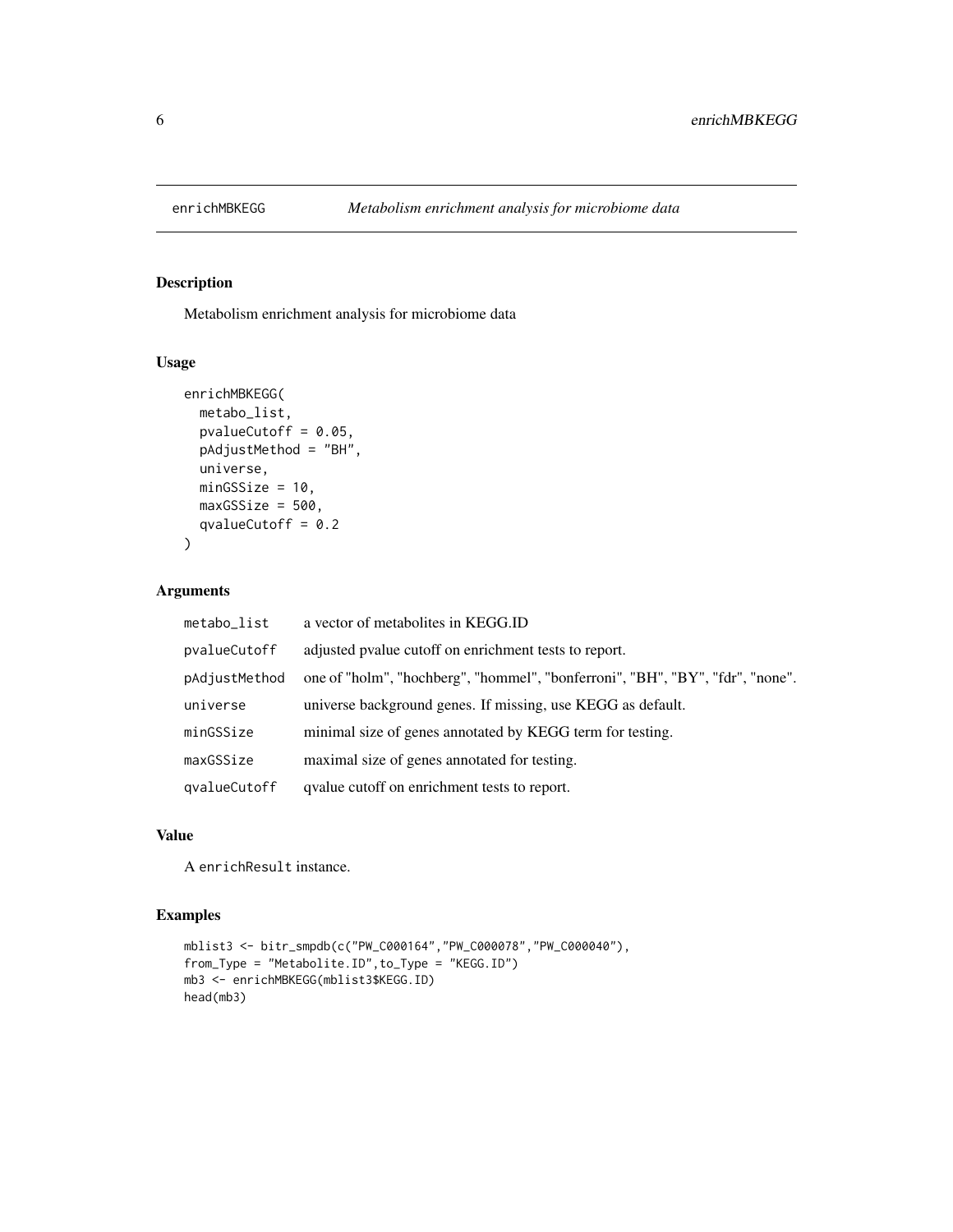<span id="page-6-0"></span>

Microbe-Disease associations enrichment analysis

#### Usage

```
enrichMDA(
  microbe_list,
  pvalueCutoff = 0.05,
  pAdjustMethod = "BH",
  universe,
  minGSSize = 10,
  maxGSSize = 500,
  qvalueCutoff = 0.2\overline{\phantom{a}}
```
#### Arguments

| microbe_list  | a vector of microbe nebi tax ids.                                             |
|---------------|-------------------------------------------------------------------------------|
| pvalueCutoff  | adjusted pvalue cutoff on enrichment tests to report.                         |
| pAdjustMethod | one of "holm", "hochberg", "hommel", "bonferroni", "BH", "BY", "fdr", "none". |
| universe      | universe background genes. If missing, use disbiome as default.               |
| minGSSize     | minimal size of genes annotated by KEGG term for testing.                     |
| maxGSSize     | maximal size of genes annotated for testing.                                  |
| qvalueCutoff  | qualue cutoff on enrichment tests to report.                                  |

#### Value

A enrichResult instance.

```
data(microbiota_taxlist)
mda <- enrichMDA(microbiota_taxlist)
head(mda)
```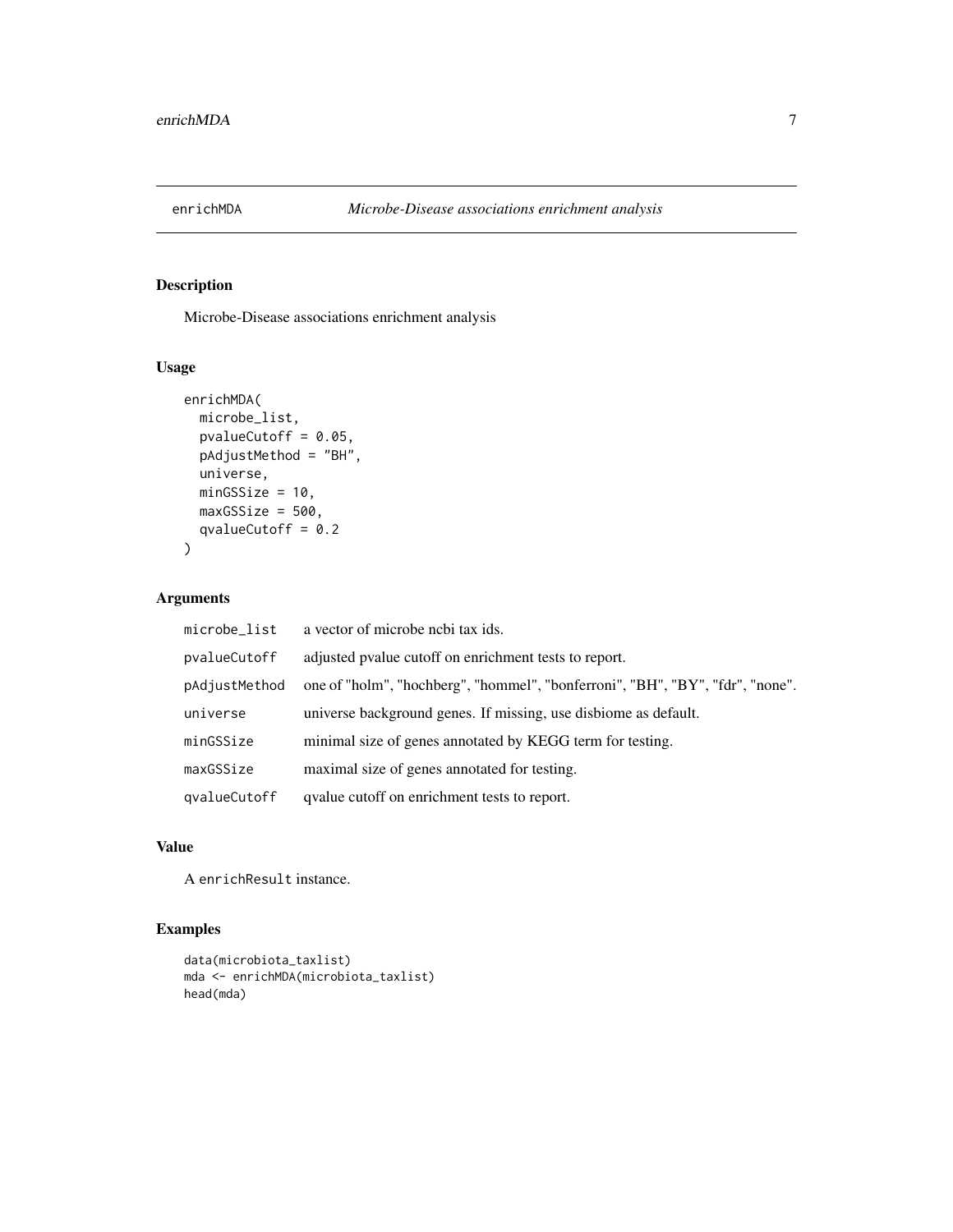<span id="page-7-0"></span>

Metabolism enrichment analysis for microbiome data

#### Usage

```
enrichSMPDB(
 metabo_list,
 pvalueCutoff = 0.05,
 pAdjustMethod = "BH",
 universe,
 minGSSize = 10,
 maxGSSize = 500,
 qvalueCutoff = 0.2)
```
#### Arguments

| metabo_list   | a vector of metabolites in smpdb Metabolite.ID                                |
|---------------|-------------------------------------------------------------------------------|
| pvalueCutoff  | adjusted pvalue cutoff on enrichment tests to report.                         |
| pAdjustMethod | one of "holm", "hochberg", "hommel", "bonferroni", "BH", "BY", "fdr", "none". |
| universe      | universe background genes. If missing, use SMPDB db.                          |
| minGSSize     | minimal size of genes annotated by KEGG term for testing.                     |
| maxGSSize     | maximal size of genes annotated for testing.                                  |
| qvalueCutoff  | qvalue cutoff on enrichment tests to report.                                  |

#### Value

A enrichResult instance.

```
smp <- enrichSMPDB(c("PW_C000164","PW_C000078","PW_C000040"))
head(smp)
```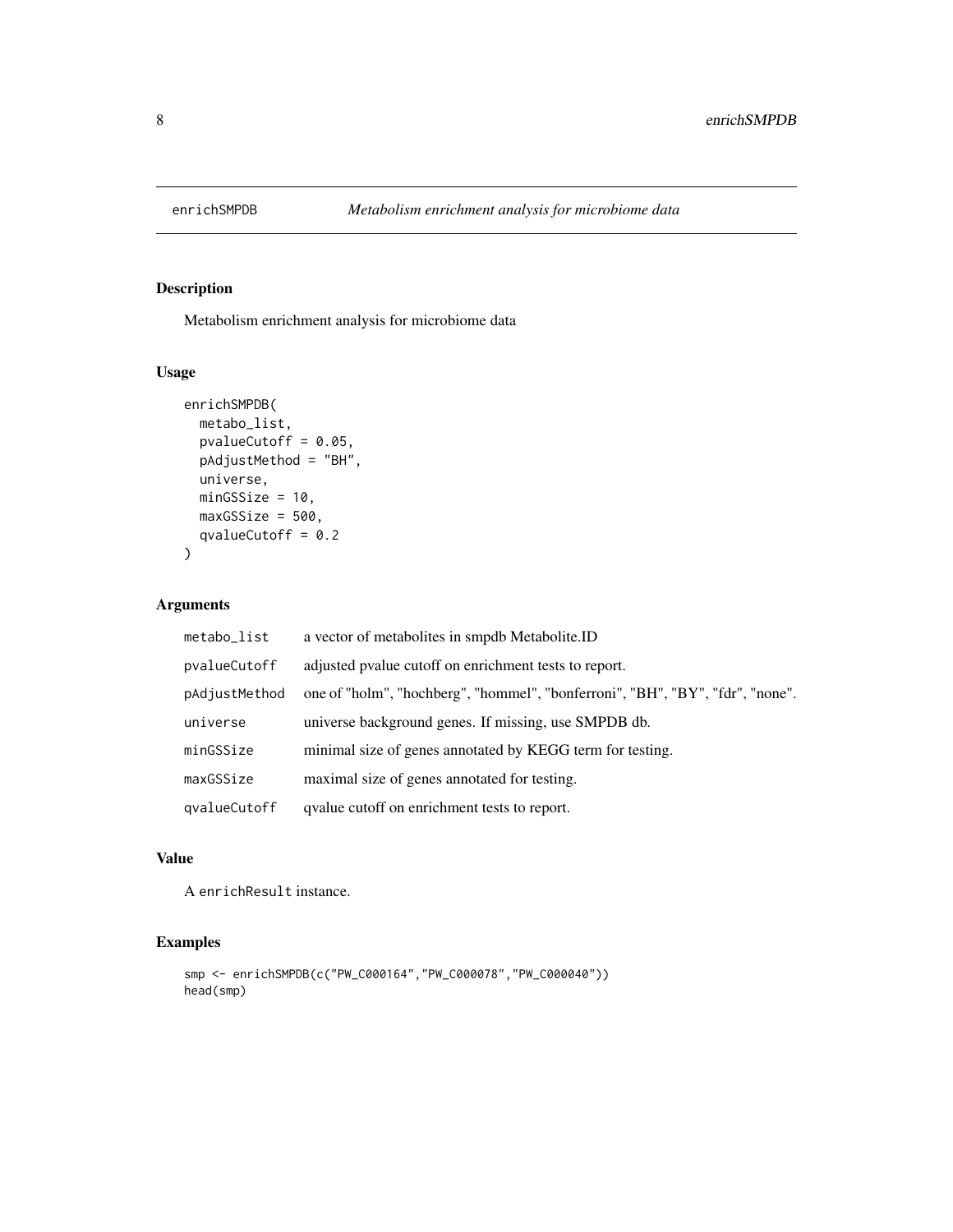<span id="page-8-0"></span>microbiota\_taxlist *Example data: a vector of 54 bacterial genera tested for significantly between T2D metformin samples*

#### Description

This example data was reported on Forslund K,et al.2016 (doi: 10.1038/nature15766) and used for Microbe-Disease Association analysis.

#### Format

a vector with 54 genera tax ids

#### References

<https://www.nature.com/articles/nature15766>

#### Examples

data(microbiota\_taxlist)

| Psoriasis data | Example data: a vector of 134 significantly different functional COGs |
|----------------|-----------------------------------------------------------------------|
|                | between Psoriasis patients and controls                               |

#### Description

This example data was reported on Xiao S,et al.2021 (doi:10.3389/fcimb.2021.605825) and used for COG enrichment analysis.

#### Format

```
a vector with 134 COGs
```
#### Value

<https://www.frontiersin.org/articles/10.3389/fcimb.2021.605825/full>

#### Examples

data(Psoriasis\_data)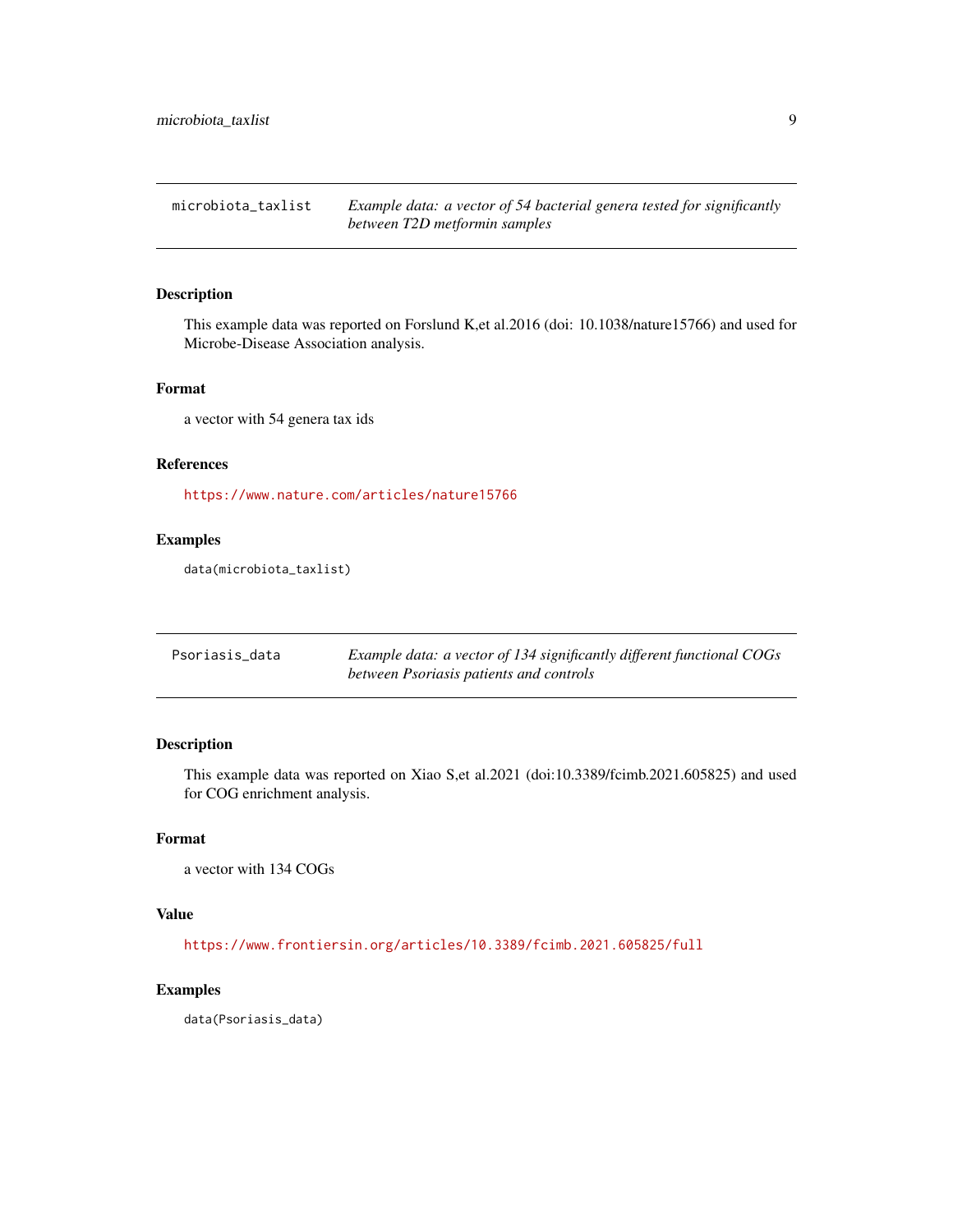<span id="page-9-0"></span>Rat\_data *Example data: a vector of 91 KEGG Orthologies (KOs) showing significant associations with weaning weight*

#### Description

This example data was reported on Fang S,et al.2019 (doi: 10.1111/1751-7915.13485) and used for KEGG enrichment analysis.

#### Format

a vector with 91 KEGG Orthologies (KOs)

#### References

<https://sfamjournals.onlinelibrary.wiley.com/doi/10.1111/1751-7915.13485>

#### Examples

data(Rat\_data)

run\_MicrobiomeProfiler

*Run the Shiny Application*

#### Description

Run the Shiny Application

#### Usage

```
run_MicrobiomeProfiler(
  onStart = NULL,
  options = list(),
  enableBookmarking = NULL,
  uiPattern = "/",
  ...
\mathcal{E}
```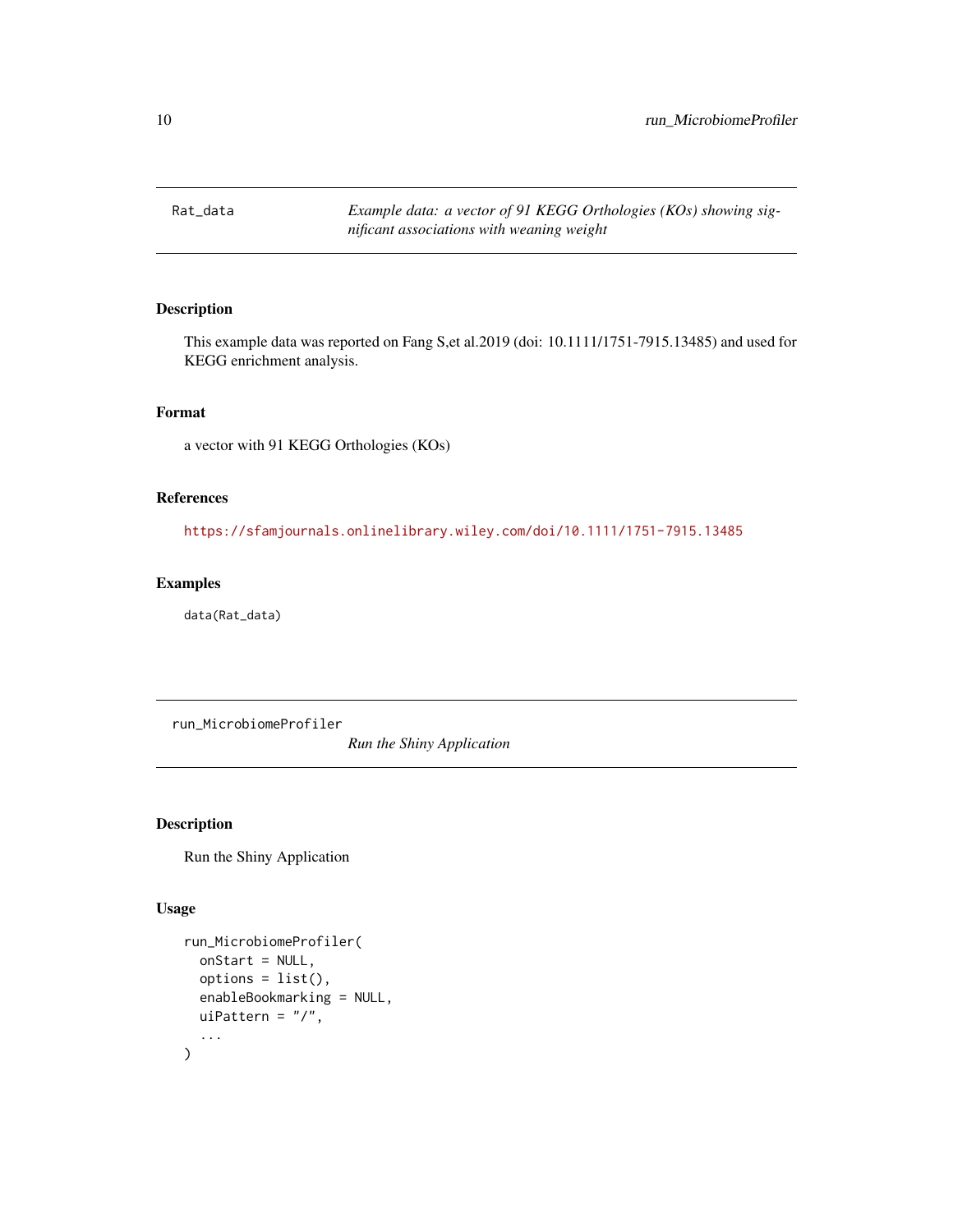#### <span id="page-10-0"></span>Arguments

| onStart           | A function that will be called before the app is actually run. This is only needed<br>for shinyAppObj, since in the shinyAppDir case, a global. R file can be used<br>for this purpose.                                                                                                                                           |
|-------------------|-----------------------------------------------------------------------------------------------------------------------------------------------------------------------------------------------------------------------------------------------------------------------------------------------------------------------------------|
| options           | Named options that should be passed to the runApp call (these can be any of<br>the following: "port", "launch.browser", "host", "quiet", "display.mode" and<br>"test.mode"). You can also specify width and height parameters which pro-<br>vide a hint to the embedding environment about the ideal height/width for the<br>app. |
| enableBookmarking |                                                                                                                                                                                                                                                                                                                                   |
|                   | Can be one of "url", "server", or "disable". The default value, NULL, will re-<br>spect the setting from any previous calls to enableBookmarking(). See enableBookmarking()<br>for more information on bookmarking your app.                                                                                                      |
| uiPattern         | A regular expression that will be applied to each GET request to determine whether<br>the ui should be used to handle the request. Note that the entire request path<br>must match the regular expression in order for the match to be considered suc-<br>cessful.                                                                |
| .                 | arguments to pass to golem_opts. See '?golem::get_golem_options' for more<br>details.                                                                                                                                                                                                                                             |

#### Value

Shiny application object.

#### Examples

if (interactive()) {run\_MicrobiomeProfiler()}